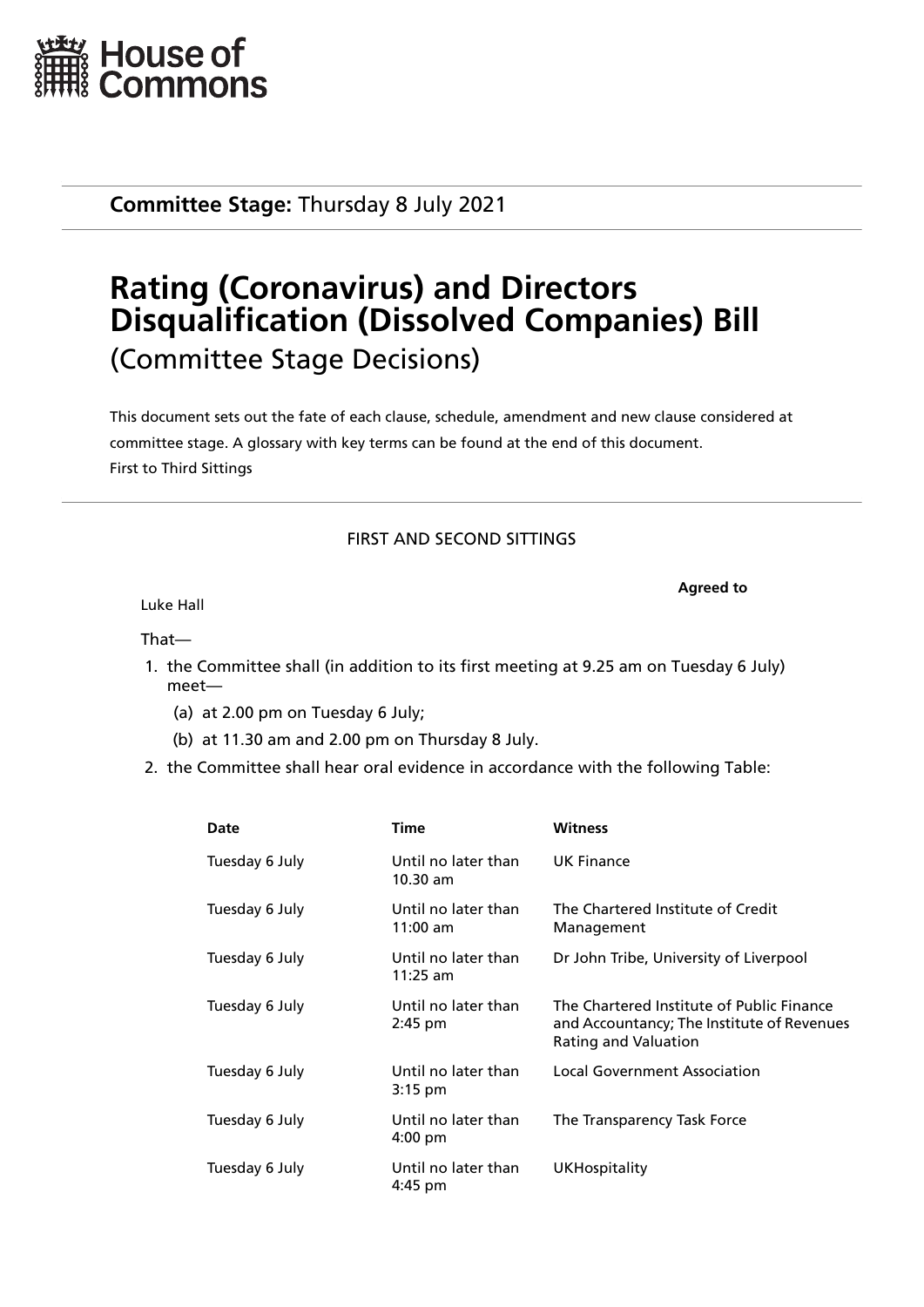| Date           | <b>Time</b>         | Witness |
|----------------|---------------------|---------|
| Tuesday 6 July | Until no later than | R3      |
|                | $5:15$ pm           |         |

3. the proceedings shall (so far as not previously concluded) be brought to a conclusion at 5.00 pm on Thursday 8 July.

Paul Scully **Agreed to** Luke Hall

That, subject to the discretion of the Chair, any written evidence received by the Committee shall be reported to the House for publication.

Paul Scully **Agreed to** Luke Hall

That, at this and any subsequent meeting at which oral evidence is to be heard, the Committee shall sit in private until the witnesses are admitted.

# **The following Witnesses gave oral evidence:**

Stephen Pegge, Managing Director, Commercial Finance, UK Finance

David Kerr, Fellow, The Chartered Institute of Credit Management

Dr John Tribe, Senior Lecturer in Law, University of Liverpool

Adrian Blaylock, Lead Revenues Advisor, Chartered Institute of Public Finance and Accountancy, and David Magor OBE IRRV, Chief Executive, Institute of Revenues Rating and Valuation

Sarah Pickup OBE, Deputy Chief Executive, Local Government Association

Andrew Agathangelou, Founder, The Transparency Task Force

Kate Nicholls OBE, Chief Executive, UKHospitality

Duncan Swift, Former President, R3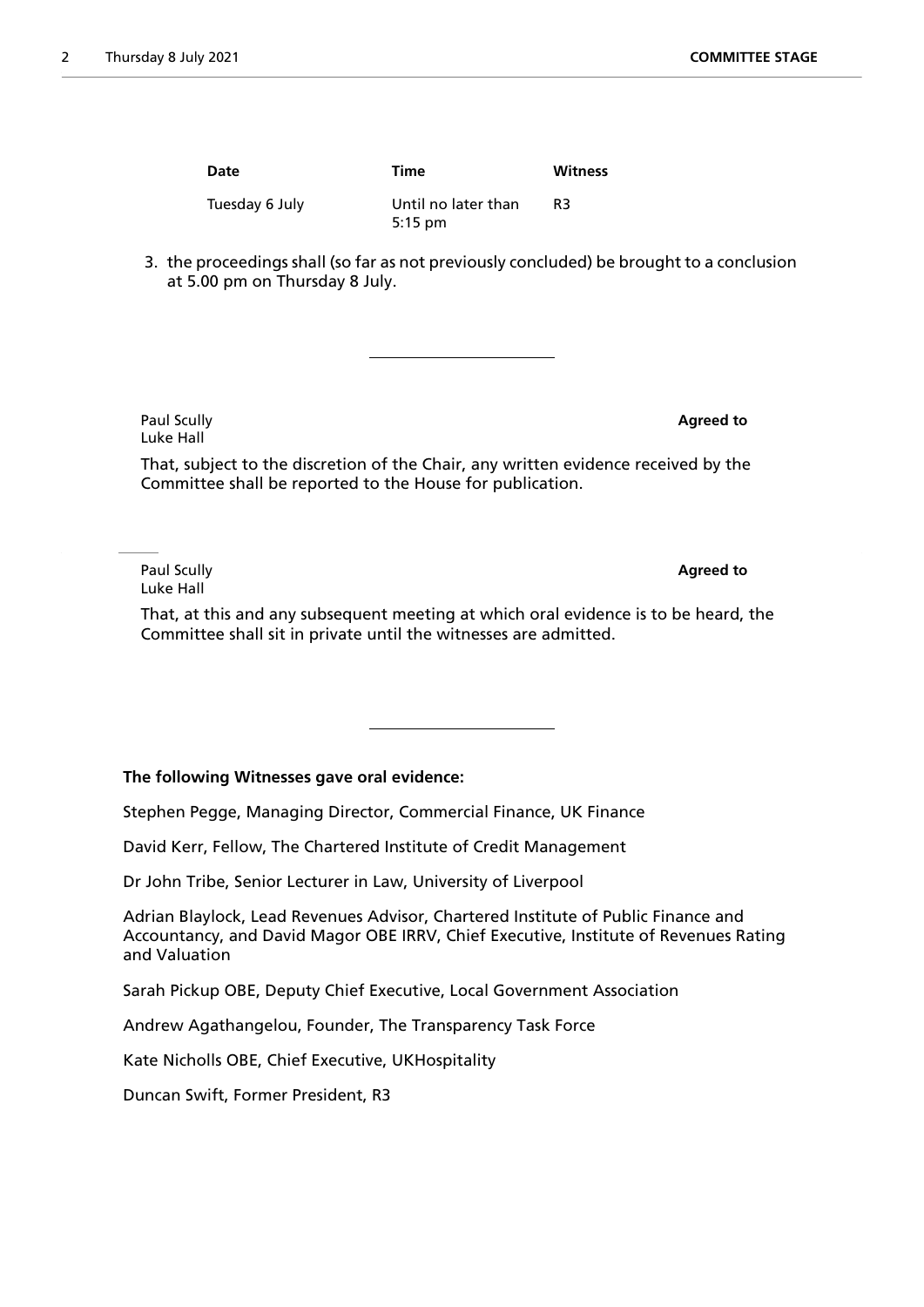# *THIRD SITTING*

*Clauses 1 to 4 agreed to.*

Seema Malhotra **Not called NC1** Jeff Smith

To move the following Clause—

#### **"Duty to report on directors of dissolved companies**

- (1) The Secretary of State must lay a report before each House of Parliament no later than three months after the day on which this Act is passed, and during each three month period thereafter.
- (2) Each report under subsection (1) must include the number of former directors of dissolved companies the Insolvency Service has—
	- (a) investigated; and
	- (b) disqualified

both in the three-month period prior to the report being published, and in total since section 1 came into force."

Seema Malhotra

Jeff Smith **Negatived on division NC2**

To move the following Clause—

# **"Effectiveness of non-domestic rating lists provisions**

- (1) The Secretary of State must, no later than the end of the period of one year after the day on which this Act is passed, lay before Parliament an assessment of the effectiveness of the provisions in section 1 of this Act.
- (2) The assessment must include consideration of—
	- (a) the extent to which the provisions have achieved their objectives;
	- (b) the interaction of the provisions with other law and policy relating to coronavirus support for business and business rates; and
	- (c) possible related changes to law and policy."

Jeff Smith

Seema Malhotra **Negatived on division NC3**

To move the following Clause—

#### **"Effectiveness of provisions on former directors of dissolved companies**

- (1) The Secretary of State must, no later than the end of the period of one year after the day on which sections 2 and 3 come into force, lay before Parliament an assessment of the effectiveness of the provisions in section 2 and 3 of this Act.
- (2) The assessment must include consideration of—